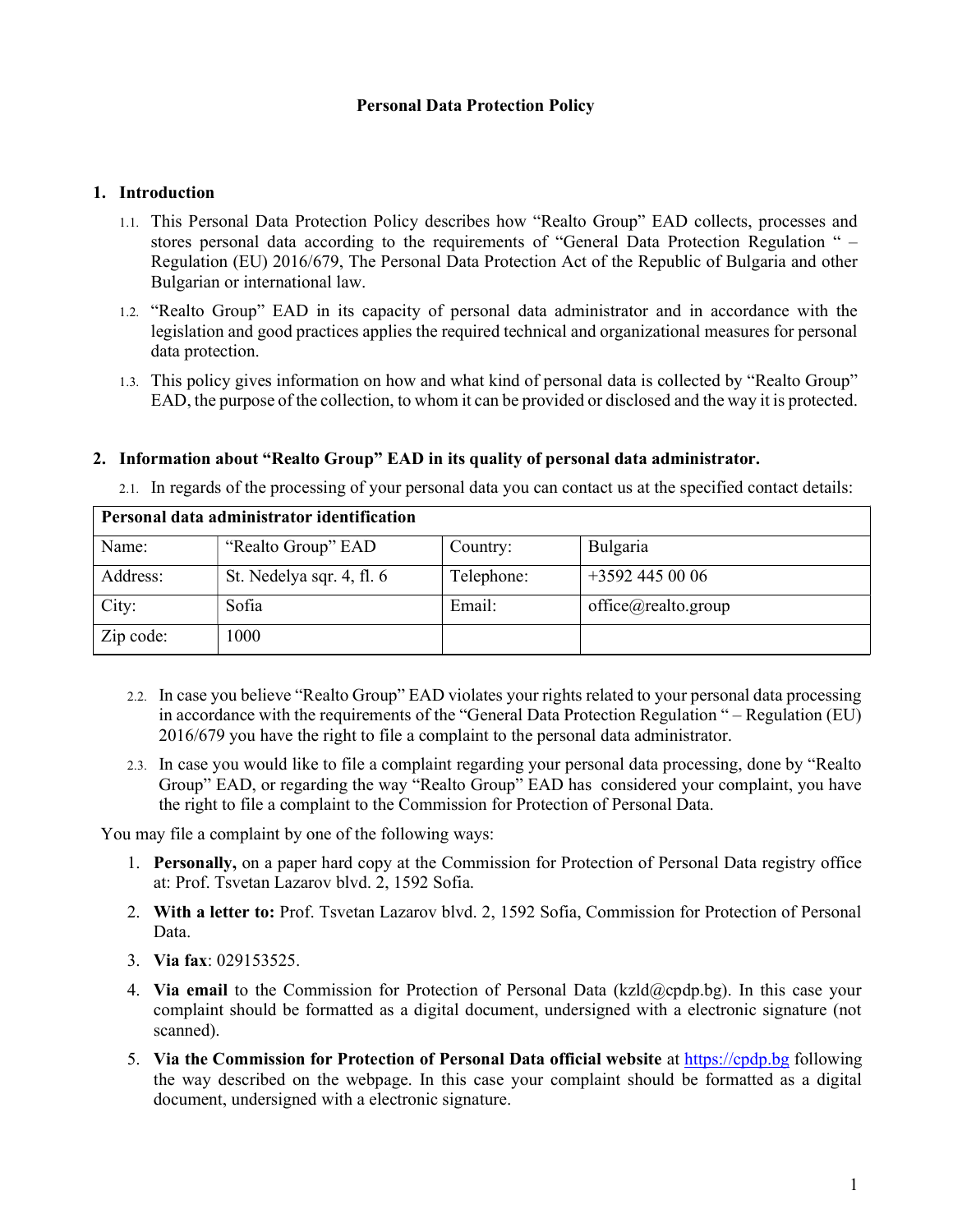Regardless of the way chosen for filing the complaint, it should include:

- Applicant information names, address, telephone number, email address
- Nature of the complaint
- Other information or documentation, you consider relevant to the complaint
- Date and signature (for digital documents electronic signature, for paper hard copy document – manual signature)

The Commission for Protection of Personal Data provides a complaint form to the Commision (for supporting and guiding citizens) in connection to violation of personal data processing in the voter lists supporting the registration of political entities. The complaint form can be downloaded from the following web link: https://cpdp.bg/userfiles/file/Documents\_2017/Forma\_jalba\_politicheski subekti.doc.

# 3. Legal basis

- 3.1. This Personal Data Protection Policy ("Policy") is based on the "General Data Protection Regulation"- Regulation (EU) 2016/679 ("GDPR") Personal data protection law and relevant regulations.
- 3.2. The Bulgarian legislation and GDPR foresee rules on how "Realto Group" EAD should collect, process and store personal data.
- 3.3. In order to process personal data in accordance with the legislative requirements, all personal data are legally collected and used, necessary security is provided to the processing operations and "Realto Group" EAD undertaken the needed measures, so no processed personal data is improperly disclosed. In accordance with the basic principles, followed by "Realto Group" EAD, your personal data is:
	- 3.3.1. processed lawfully, fairly and in a transparent manner in relation to the data subject ('lawfulness, fairness and transparency');
	- 3.3.2. collected for specified, explicit and legitimate purposes and not further processed in a manner that is incompatible with those purposes ('purpose limitation');
	- 3.3.3. adequate, relevant and limited to what is necessary in relation to the purposes for which they are processed ('data minimisation');;
	- 3.3.4. accurate and, where necessary, kept up to date; ; "Realto Group" EAD has taken every reasonable step to ensure that personal data that are inaccurate, having regard to the purposes for which they are processed, are erased or rectified without delay ('accuracy');
	- 3.3.5. kept in a form which permits identification of data subjects for no longer than is necessary for the purposes for which the personal data are processed ("storage limitation");
	- 3.3.6. processed in a manner that ensures appropriate security of the personal data, including protection against unauthorised or unlawful processing and against accidental loss, destruction or damage, using appropriate technical or organisational measures ('integrity and confidentiality');
	- 3.3.7. "Realto Group" EAD is responsible and able to prove that keeps the basic principles related to processing personal data ("accountability").

### 4. Policy objectives

4.1. With the adoption and application of this "Realto Group" EAD's policy, in accordance with Regulation (ЕU) 2016/679 and Bulgarian legislation, are being determined the rules for the protection individuals related to processing personal data, as well as the rules for the free movement of personal data.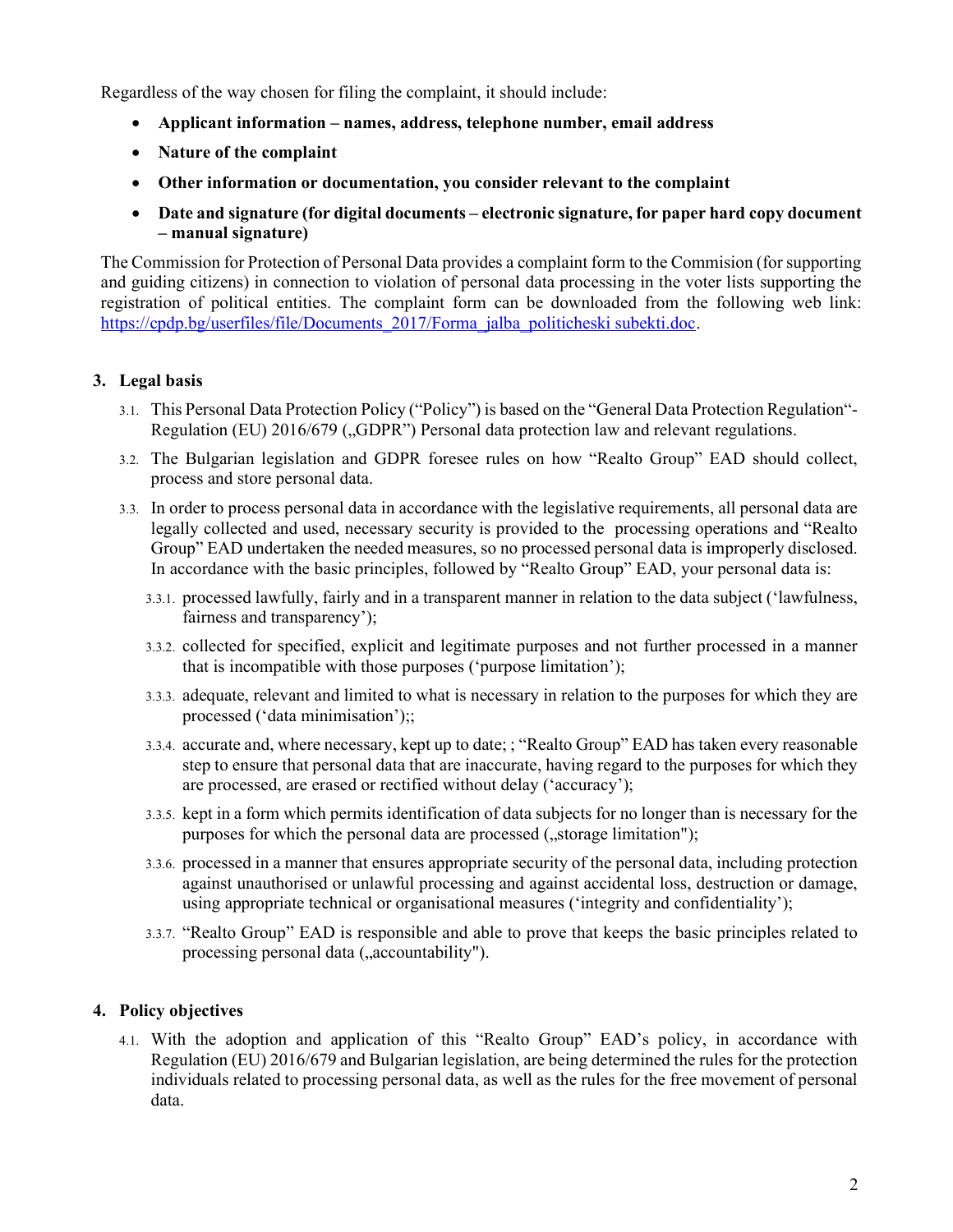- 4.2. With the adoption and application of this "Realto Group" EAD's policy, in accordance with Regulation (EU) 2016/679 and Personal Data Protection law, are being protected fundamental rights and freedoms of individuals, more specifically their right for personal data protection.
- 4.3. With this policy "Realto Group" EAD aims to guarantee:
	- 4.3.1. The legal processing of personal data, performed by "Realto Group" EAD;
	- 4.3.2. The rights of individuals, subjects to personal data;
	- 4.3.3. The compliance with the requirements of "Realto Group" EAD's regulation in its capacity of Administrator and/or Processer, including:
		- 4.3.3.1. Data protection;
		- 4.3.3.2. Registers of processing activities;
		- 4.3.3.3. Appropriate technical and organizational measures;
		- 4.3.3.4. Risk assessment measure for personal data processing;
		- 4.3.3.5. Compliance with the requirements when assigning the processing to third parties (Processers);
		- 4.3.3.6. Obligations of officials processing personal data, and/or persons with access to personal data and work under the supervision of the personal data processers, their responsibility in case of neglect of these obligations.
	- 4.3.4. Taking into consideration the achievements of technical progress, expenses for application and the nature, scope, context and purposes of the processing, as well as the risks with different probability and weight for the rights and freedoms of individuals, "Realto Group" EAD in its capacity of Administrator and/or Processer of personal data applies appropriate technical and organizational measures ensuring a level of security appropriate for this risk.
	- 4.3.5. Guarantees the compliance with the basic principles when transmitting personal data to third countries or international organizations outside of the EU.

### 5. Scope

- 5.1. Definitions:
	- 5.1.1. 'personal data' means any information relating to an identified or identifiable natural person ('data subject'); an identifiable natural person is one who can be identified, directly or indirectly, in particular by reference to an identifier such as a name, an identification number, location data, an online identifier or to one or more factors specific to the physical, physiological, genetic, mental, economic, cultural or social identity of that natural person;
	- 5.1.2. 'processing' means any operation or set of operations which is performed on personal data or on sets of personal data, whether or not by automated means, such as collection, recording, organisation, structuring, storage, adaptation or alteration, retrieval, consultation, use, disclosure by transmission, dissemination or otherwise making available, alignment or combination, restriction, erasure or destruction;
- 5.2. The personal data protection policy is applied to the processing of employees' personal data which have become known to partners, suppliers, as described in the registers of processing activities, established in accordance with article 30 from the "General Data Protection Regulation "- Regulation  $(EU)$  2016/679 ("Registers of Processing Activities").

### 6. Purposes of personal data processing

6.1. In accordance with the requirements of Съгласно изискванията на Section I - Transparency and conditions of the GDPR - Regulation (ЕU) 2016/679, "Realto Group" EAD provides transparent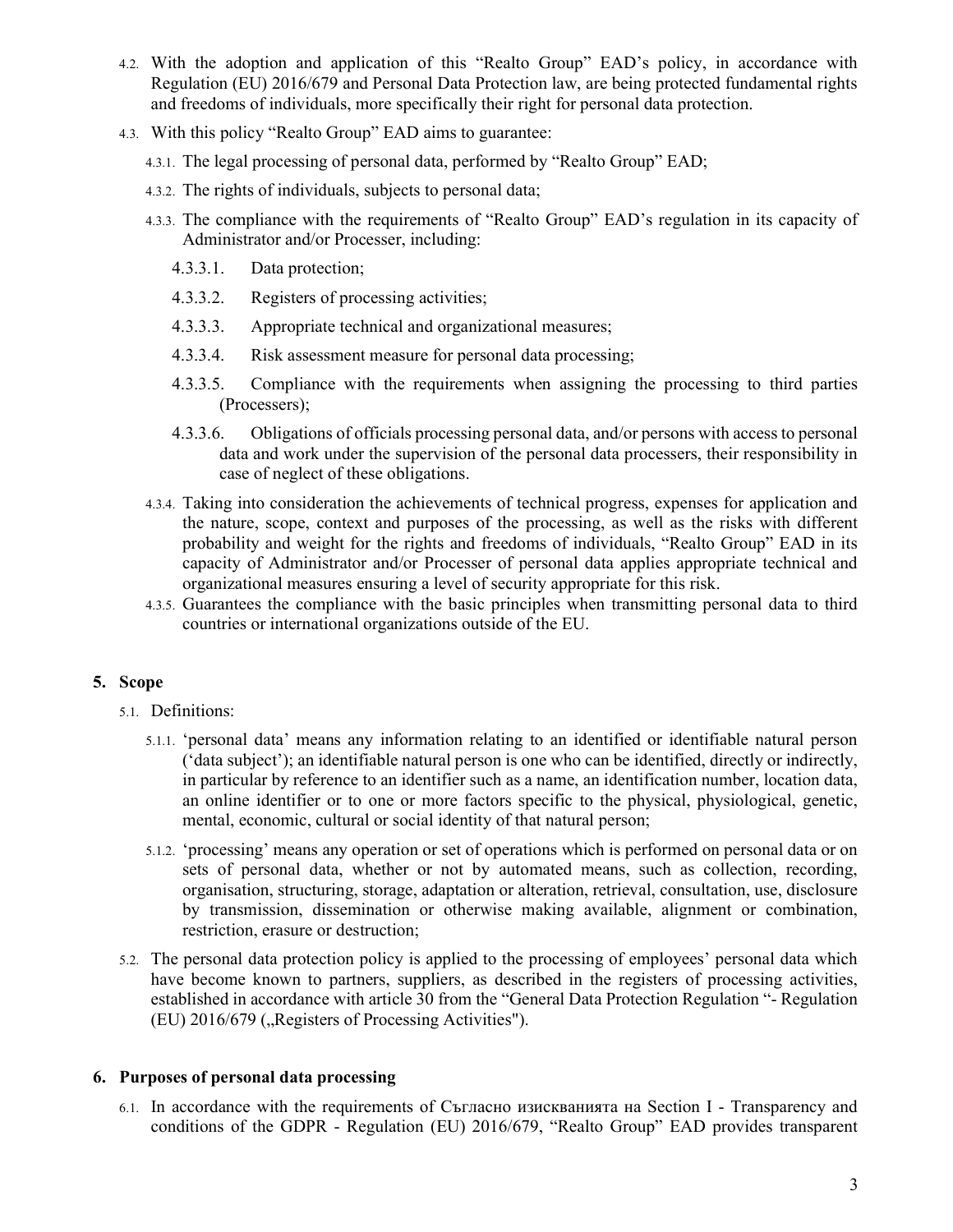information, communication and conditions for exercising the rights of the data subjects according to article 12 from the Regulation.

6.2. The purpose for collecting and processing, as well as the measures for personal data protection in "Realto Group" EAD, are provided in accordance with the "Personal data protection procedure".

### 7. Transparency. Individuals' rights, whose personal data is being processed by "Realto Group" EAD

#### Information on the rights related to the personal data processing, according to Regulation (ЕU) 2016/679

| <b>Right</b>                                                        | <b>Basis</b>            | <b>Right description</b>                                                                                                                                                                                                                                                                                                                 |  |
|---------------------------------------------------------------------|-------------------------|------------------------------------------------------------------------------------------------------------------------------------------------------------------------------------------------------------------------------------------------------------------------------------------------------------------------------------------|--|
| Right f access                                                      | article 15              | Approval right for processing and access to your personal data.                                                                                                                                                                                                                                                                          |  |
| Right to<br>rectification                                           | article 16              | Rectification of inaccurate personal data.                                                                                                                                                                                                                                                                                               |  |
| Right to erasure                                                    | article 17              | To request the erasure of your personal data.                                                                                                                                                                                                                                                                                            |  |
| Right to<br>restriction of<br>processing                            | article 18              | To request processing restrictions to your personal data.                                                                                                                                                                                                                                                                                |  |
| Notification<br>obligation                                          | article 19              | To request to be notified for any rectification or erasure of personal data<br>or restriction of processing.                                                                                                                                                                                                                             |  |
| Right to object                                                     | article 21              | To object at any time the processing of your personal data:                                                                                                                                                                                                                                                                              |  |
|                                                                     |                         | $\checkmark$ for the performance of a task in the public interest or on the basis<br>of official authority, or for the purposes of legitimate interests,<br>including profiling;                                                                                                                                                         |  |
|                                                                     |                         | processing for direct marketing purposes;<br>$\checkmark$                                                                                                                                                                                                                                                                                |  |
|                                                                     |                         | processing for scientific or historical research purposes or for<br>$\checkmark$<br>statistical purposes.                                                                                                                                                                                                                                |  |
| Automated<br>individual<br>decision-making                          | article 22              | You have the right to object being the subject of decision based solely<br>on automated processing, including profiling which produces legal<br>effects concerning you or significantly affects you.                                                                                                                                     |  |
| Right to data<br>portability                                        | article 20              | You have the right to receive your personal data.                                                                                                                                                                                                                                                                                        |  |
| Right of a<br>complaint and<br>effective<br>juridical<br>protection | articles 77,<br>78 и 79 | You have the right to lodge a complaint to the Commission for<br>Protection of Personal Data in case of infringements of the Regulation<br>(EU) 2016/679 on April $27th$ 2016 and the right for effective protection<br>against Commission for Protection of Personal Data, the administrator or<br>the processer of your personal data. |  |
| Right for<br>compensation                                           | article 82              | You are entitled to compensation for material or non-material damage<br>suffered as a result of a breach of the Regulation (EU) 2016/679.                                                                                                                                                                                                |  |

### 8. Transmission of personal data to third countries or international organizations

- 8.1. Transmission of personal data that is being processed or is intended for processing after its transmission to a third country or an international organization outside the EU, is executed by "Realto Group" EAD exclusively under the conditions of the General Data Protection Regulation – Regulation (ЕU) 2016/679, stated in Chapter V of the Regulation.
- 8.2. "Realto Group" EAD applies all the provisions of the Regulation, in a way not to put at risk the necessary level of protection for individuals, provided by the Regulation.